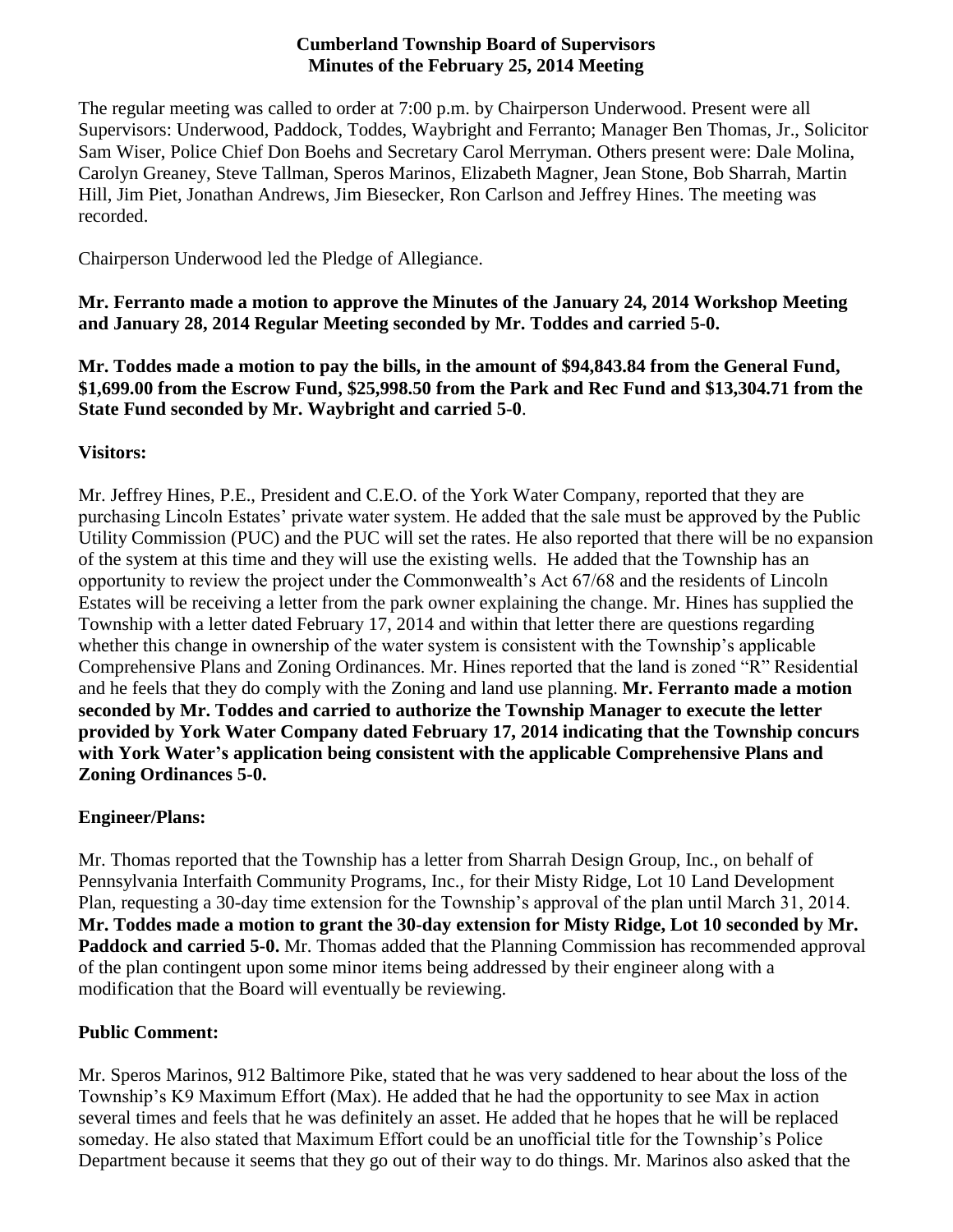Zoning and Comp Plan be expedited and if there are any questions regarding the two items on the agenda concerning the Cumberland Township Historical Society he would be glad to answer them.

Ms. Elizabeth Magner, 470 Belmont Road, explained that she has been unable to use her heat pump this winter due to the odor from the Keller's poultry operation coming into the house and feels that she will not be able to open her windows or use her air conditioning this summer either due to the odor. She stated that she has no one to complain to about this situation.

### **Police Report:**

Police Chief Don Boehs presented a written and oral report of police activities for the month of January including; 366 complaints, 67 traffic stops, 67 combined arrests, 22 traffic accidents, 15 targeted enforcements and 9,806 patrol miles. He added that they assisted other agencies 12 times and they were assisted three times.

### **Active Business:**

Mr. Thomas reported that the Supervisors received a letter from the Cumberland Township Historical Society dated November 26, 2013 requesting that the Township hold an Open House to mark the Township's 265th Anniversary in October 2014 to be planned by the Township Manager. **Mr. Paddock made a motion for the Township Manager to move forward with the planning of an Open House to be held later in the year to mark the Township's 265th Anniversary, as requested by the Historical Society, seconded by Mr. Ferranto and carried 5-0.**

Mr. Thomas also reported that the Township received a request from the Historical Society regarding placing name signs at the Township's borders. The letter also indicates their willingness to pay for the name signs and associated hardware. The Board had authorized Mr. Thomas to write to PennDOT regarding this request as he was aware of these signs in other Townships as you entered on State highways. Mr. Thomas reported that he had received a letter back from PennDOT dated January 29, 2014 and they will be placing Cumberland Township name signs at 13 locations throughout the Township on PennDOT maintained roadways that enter the Township. He added that will leave about 14 locations that need the name signs cutting the price in about half. He also reported that he will be doing an analysis, but there should be posts with stream name signs that form the Township's boundary so the only thing that may need to be purchased are the name signs. He added that the Board has already authorized these name signs to be placed at the Township's boundaries on Township roads with costs incurred by the Cumberland Township Historical Society.

Mr. Thomas reported that the Board has a request from Jonathan Andrews, on behalf of the Gettysburg College, for a waiver of Section 22-308 of the Cumberland Township Subdivision and Land Development Ordinance (SALDO) to permit a proposed consolidation of individual lots that comprise the core of the College's campus into one lot. Mr. Andrews presented a plan that shows 41 oddly shaped lots that encompass 202 acres and he stated that it appears that a small portion of two of these lots are located within Cumberland Township. He added that the Township's Ordinance does require a consolidation plan, Gettysburg Borough's Ordinance does not and this is the reason for the waiver request. He also stated that the Township's Planning Commission unanimously recommended approval of this waiver request. Mr. Thomas presented a memorandum to the Board with the following points:

1. There would be no change to the exterior lot lines.

2. There would be no change in ownership.

3. Any land located in Cumberland Township would not be developable given its proximity to existing railroad lines and its inclusion in the National Park Service's Scenic Area.

4. The limited land that may be located in Cumberland Township is not subject to real estate taxes.

5. The actual amount of land located in Cumberland Township may be de minimus given the total land area shown on a map presented by KPI Technology.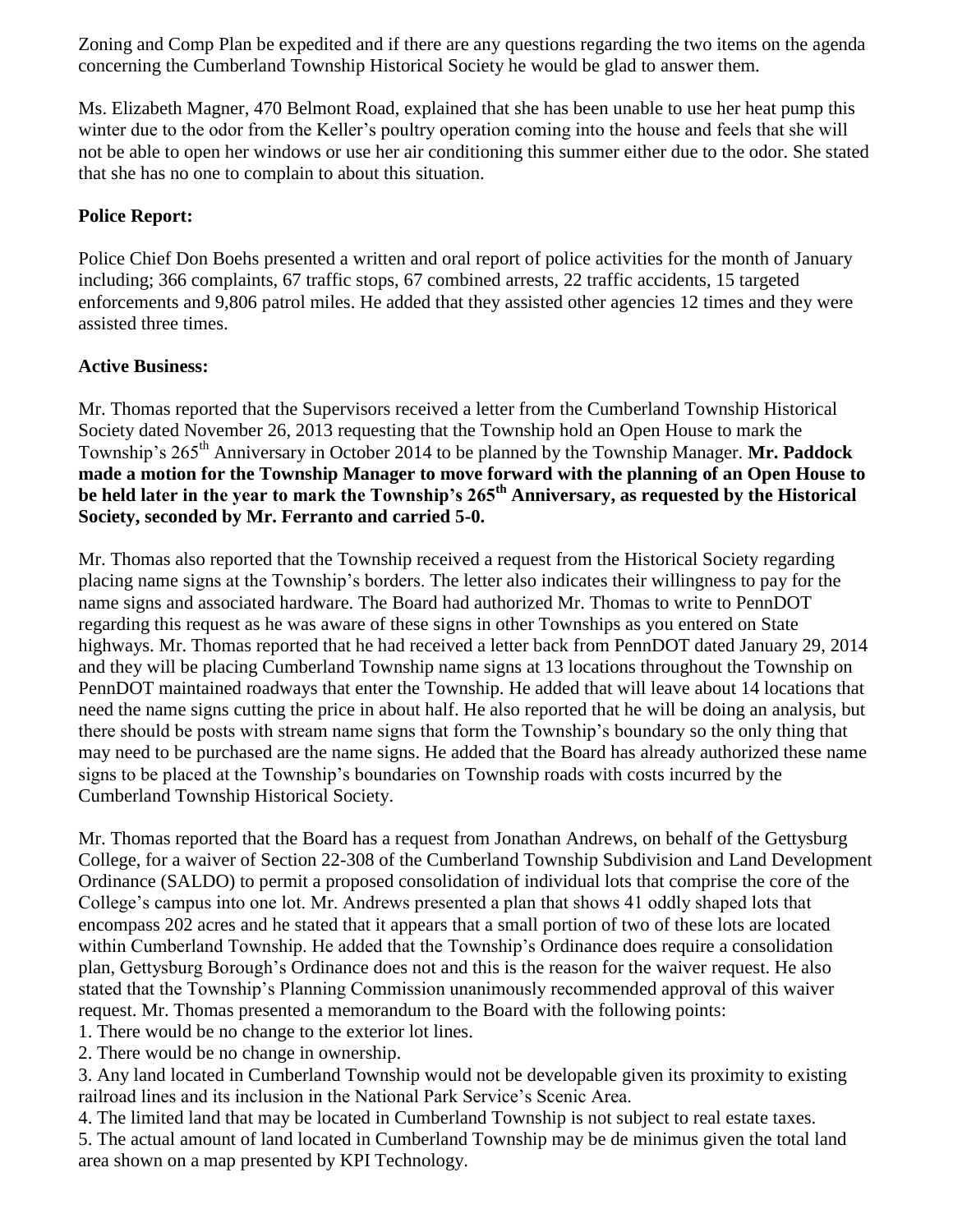6. The request for modification was received in writing (February 6, 2014) stating various facts of unreasonableness or hardship and the Ordinance involved.

7. A record of any action of this waiver from the provisions of the Ordinance shall appear in the official minutes of the Planning Commission and Board of Supervisors.

**Mr. Ferranto made a motion to approve the request from Gettysburg College for a waiver to Section 22-308 of the Township's Subdivision and Land Development Ordinance to permit the College to proceed with lot consolidation without the need for a formal subdivision plan approval by the Township seconded by Mr. Paddock and carried 5-0.**

Mr. Thomas reminded the Board and the public that a Public Hearing for the Act 537 Sewage Facilities Special Study for the Greenmount Planning Area will be held on Tuesday, March 25, 2014 at 6:30 p.m. at the Township Building. Mr. Thomas also reported that the Township has requested that the Gettysburg Times publish a correction to their reporting that a wastewater treatment facility is to be built at the former Boyds Bear property located on Emmitsburg Road. He added that what is proposed is a privately constructed wastewater treatment plant on Timeless Towns of the Americas' property.

Chair Underwood reported that the Township has had discussions with Gettysburg Borough regarding the merger of their Police Departments. **Mr. Waybright made a motion "The Cumberland Township Supervisors have accepted the** *Southern Adams County Regional Police Study* **dated July, 2013. Cumberland Township Supervisors will not pursue police consolidation at this time with our Gettysburg neighbors; however, the Township shall keep the Study for future review and long range planning." Seconded by Mr. Paddock and carried 5-0.**

Mr. Thomas reported that the Township has received a letter from Sharrah Design Group, Inc., on behalf of Adams Electric Cooperative, Inc., requesting a zoning map change for four parcels of land located along Biglerville Road and South Avenue from Business Park (BP) to Residential (R) and this requires a public hearing to be held. He added that this request includes three neighboring lots and a lot that is proposed to be subdivided from Adams Electric's parcel. Mr. Thomas stated that the Township is required to give the three neighbors 30 days' notice of the proposed change. **Mr. Toddes made a motion to schedule the hearing for Thursday, April 3, 2014 at 6:30 p.m. seconded by Mr. Ferranto and carried 5-0. Mr. Waybright stated that he does have a conflict on that evening. Mr. Ferranto made a motion to hold the hearing at 6:00 p.m. on April 3, 2014 seconded by Mr. Toddes and carried 5-0.** 

Mr. Thomas updated the Board on the winter road conditions and costs. He reported that the General Fund line item budget for snow removal has been exceeded by 70% and tonight's bills include an additional \$18,000.00 to be paid from the Liquid Fuels budget and this will exceed the amount budgeted. Mr. Thomas also reported that the roads have been damaged by the snow, freezing and thawing and they will be starting an aggressive maintenance program in the spring. He stated that the road projects will be taken to the Highway Committee first and then brought before the whole Board for their approval. He also reported that the Township will be receiving funding from the Commonwealth of Pennsylvania (Liquid Fuels) next week of just under \$194,000.00 and they are looking at \$250,000.00 worth of maintenance projects. He added that he would eventually like to look at obtaining a loan from the Pennsylvania Infrastructure Bank to be re-paid by Liquid Fuels dollars.

Mr. Thomas reported that the Board has a draft Memorandum of Understanding between the Township and Woodhaven Building and Development, Inc. for sidewalks and handicapped access at Cumberland Village and a continuation of a sidewalk down to the shopping center at the end of Fairplay Road. He stated that an Accessibility Action Plan for Cumberland Village, Phases 1A, 1B and 1C was prepared by Sharrah Design Group, Inc. and has been reviewed and agreed to by KPI Technology. KPI Technology has also reviewed and commented on the draft Memorandum of Understanding. He stated that this should be all wrapped up and ready to go on the agenda of the next meeting for the Board's approval. Mr. Hill stated that they are being proactive so dedication will go easily. No action was taken.